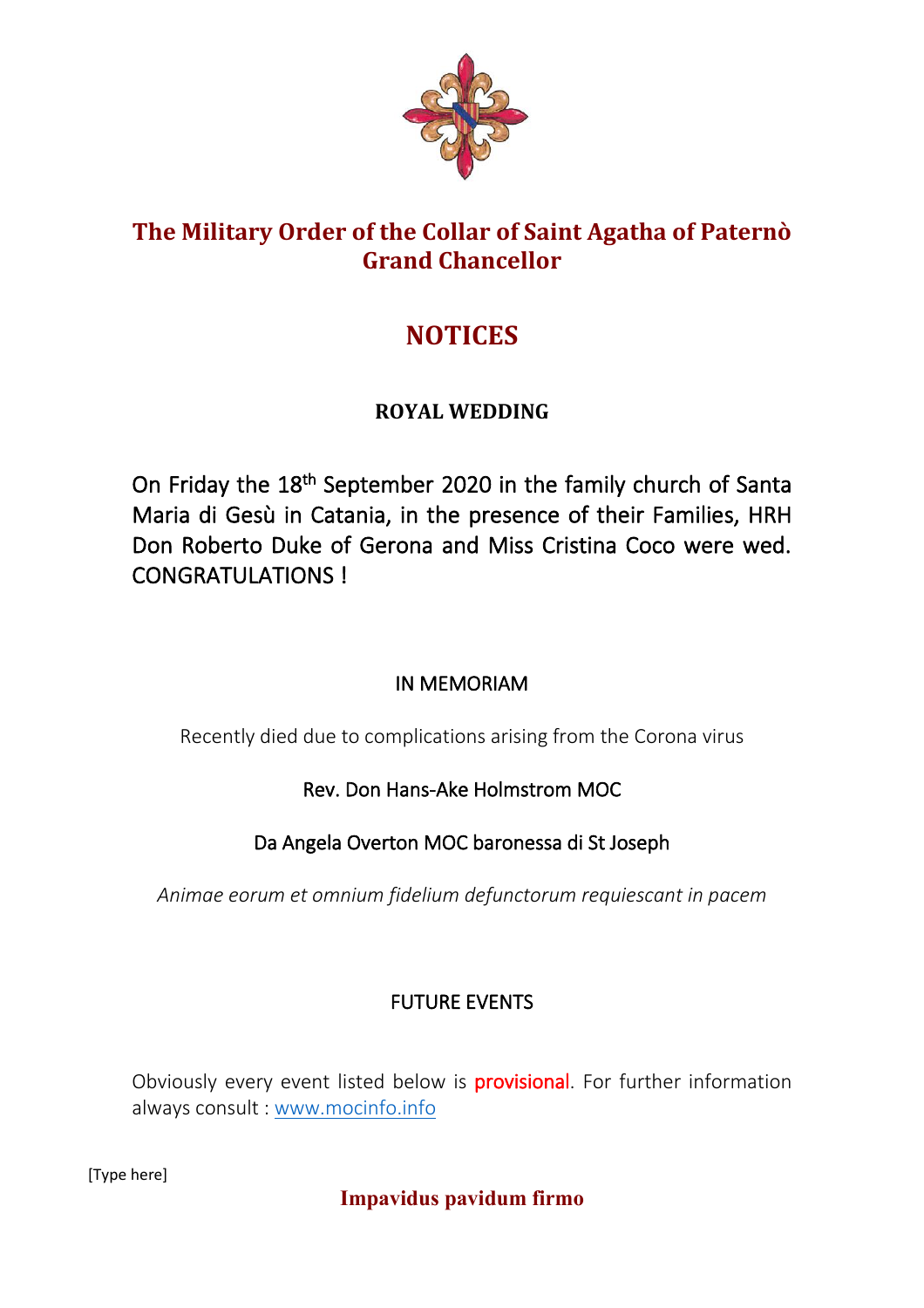Wednesday the 3<sup>rd</sup> February 2021 : Catania, Sicilia

Saturday the 10<sup>th</sup> April 2021 : Cascais, Portugal (inaugural !)

Saturday the 24th April 2021 : Venice, Italy

Saturday the 29th May 2021 : Stockholm, Sweden

Saturday the 5th June 2021 : Vienna, Austria

Saturday the 2<sup>nd</sup> October : Sofia, Bulgaria

Saturday the 16<sup>th</sup> October : New Jersey, USA

Saturday the 6th November 2021 : Abergavenny, United Kingdom

The events planned for Latisana in October and Stockholm in November 2020 are cancelled.

#### AWARD

HE Don Patrick Walesby GC MOC Baron of Sant'Andrea, Catalonia Herald has been created Viscount of Vall de Lleida

#### ARCHAEOLOGICAL EXCAVATIONS

The expedition in 1539 of Hernan de Soto, one of the first explorers of the Americas was financed by Ferdinand called "of Aragon" a relative and de facto successor of the Kings of Aragon. Finally the site of his settlement in Florida has been discovered and excavated. In homage to the Royal House of Aragon the family leading the archaeological work has offered to Don Francesco coins, ceramics and Murano glass rosary beads. Drs Ashley,

[Type here]

**Impavidus pavidum firmo**